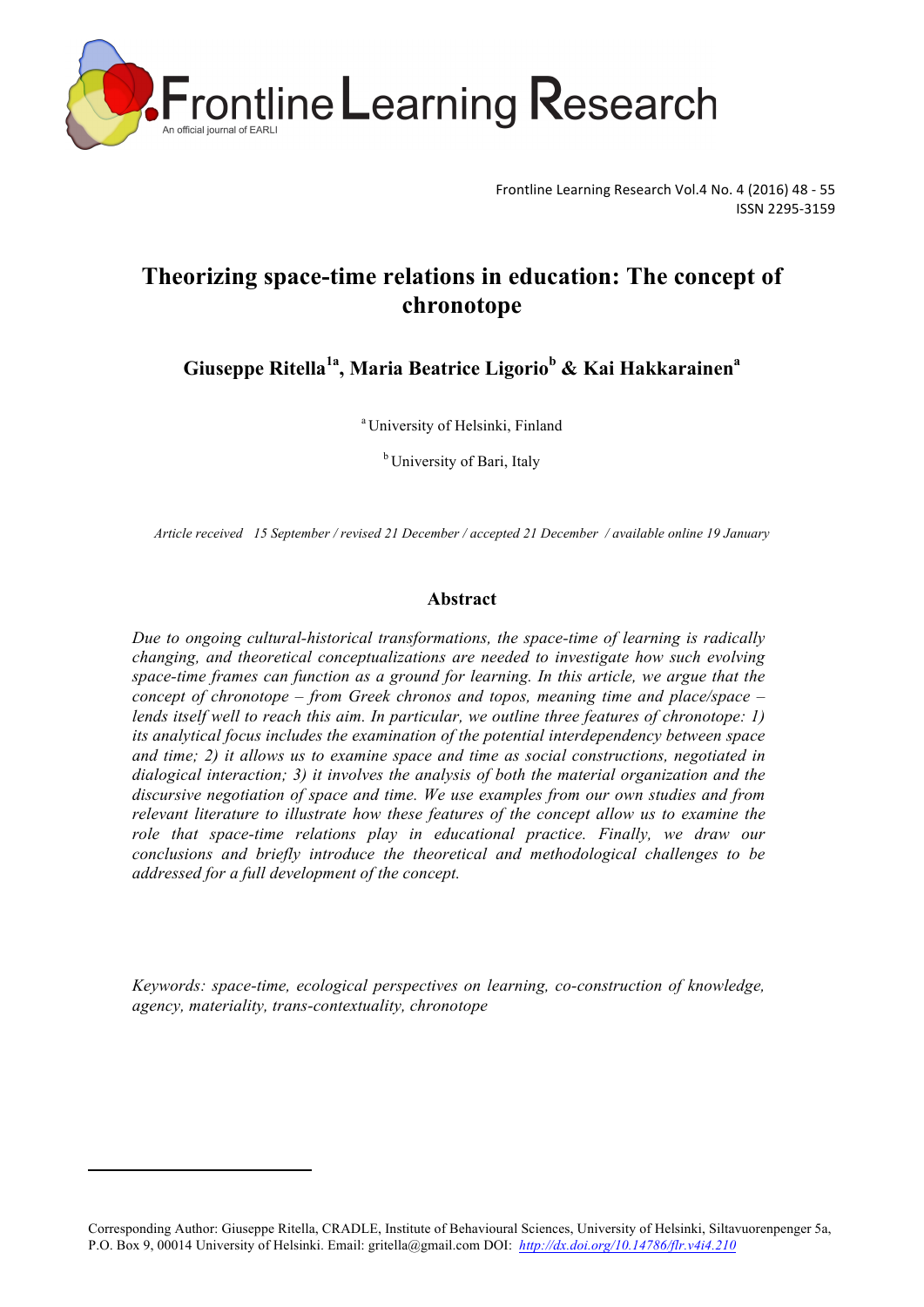

## **1. Introduction**

This article is framed as a theoretical contribution to a special number of the journal whose purpose is to discuss how existing conceptualizations of educational practices should be redefined to address emerging learning issues. The aim of the article is twofold: 1) to argue for the relevance of analysing spacetime relations as an emerging issue in research on learning, and 2) to propose chronotope as a useful theoretical concept, allowing us to uncover the time-space relations in local investigation sites.

The rationale of our argumentation is that we live in an historical moment in which both technological innovations and educational reforms are triggering deep changes in space-time relations in learning. The introduction of continuously evolving virtual spaces and the implementation of pedagogical approaches such as the flipped classroom (Flipped Learning Network, 2014), connected learning (Ito et al., 2010) and place-based learning (van Eijck & Roth, 2010) entail the transformation of the spatial and temporal organization of learning. For example, in a school using the flipped learning approach, lessons can be shared through internet-based software and studied at home, while in the classroom the students can engage in collaborative learning. The time-space organization of learning and teaching change, based on the pedagogical use of technology. Historically, such transformations of space-time have been crucial in changing educational practices:

*"The organization of a serial space was one of the great technical mutations of elementary education. It made it possible to supersede the traditional system (a pupil working for a few minutes with the master, while the rest of the heterogeneous group remained idle and unattended). By assigning individual places it made possible the supervision of each individual and the simultaneous work of all. It organized a new economy of the time of apprenticeship. It made the educational space function like a learning machine, but also as a machine for supervising, hierarchizing, rewarding." (Foucault, 1977, p. 155)*

Accordingly, in order to understand what current transformations imply for learning, we need conceptual and analytical tools that allow examining the space-time relations that emerge in the empirical sites of investigation. We claim that the concept of chronotope can be productively used to reach this aim. Crafted from the ancient Greek words chronos and topos, meaning time and place/space, chronotope was devised by Mikhail Bakhtin (1981) both to examine the space-time patterns characterising literary genres and to develop a framework for the cultural analysis of space-time (Holquist, 1982). Recently, educational research has shown increasing interest in this concept. Following Bakhtin, this literature is based on the assumption that space and time are interdependent social constructions rather than independent given realities (van Eijck & Roth, 2010).

A literature review of the uses of the concept is beyond the scope of this short article. Instead, by drawing on our own studies and on some of the relevant literature, we discuss how chronotope can be adopted for enriching our understanding of learning in the twenty-first century. First, we will briefly introduce the main features of chronotope as a conceptual tool for the analysis of space-time frames. Second, we will refer to three significant socio-cultural studies that have addressed issues related to space-time relations. We have selected these three studies because we think that they are valuable contributions to sociocultural research; they are also relevant for developing a theory of space-time in education. In sum, we seek to demonstrate that we can gain further insight about learning processes by carrying out a specific analysis of the (discursive) social negotiation and bodily-material organization of space-time. Finally, theoretical and methodological challenges will be discussed.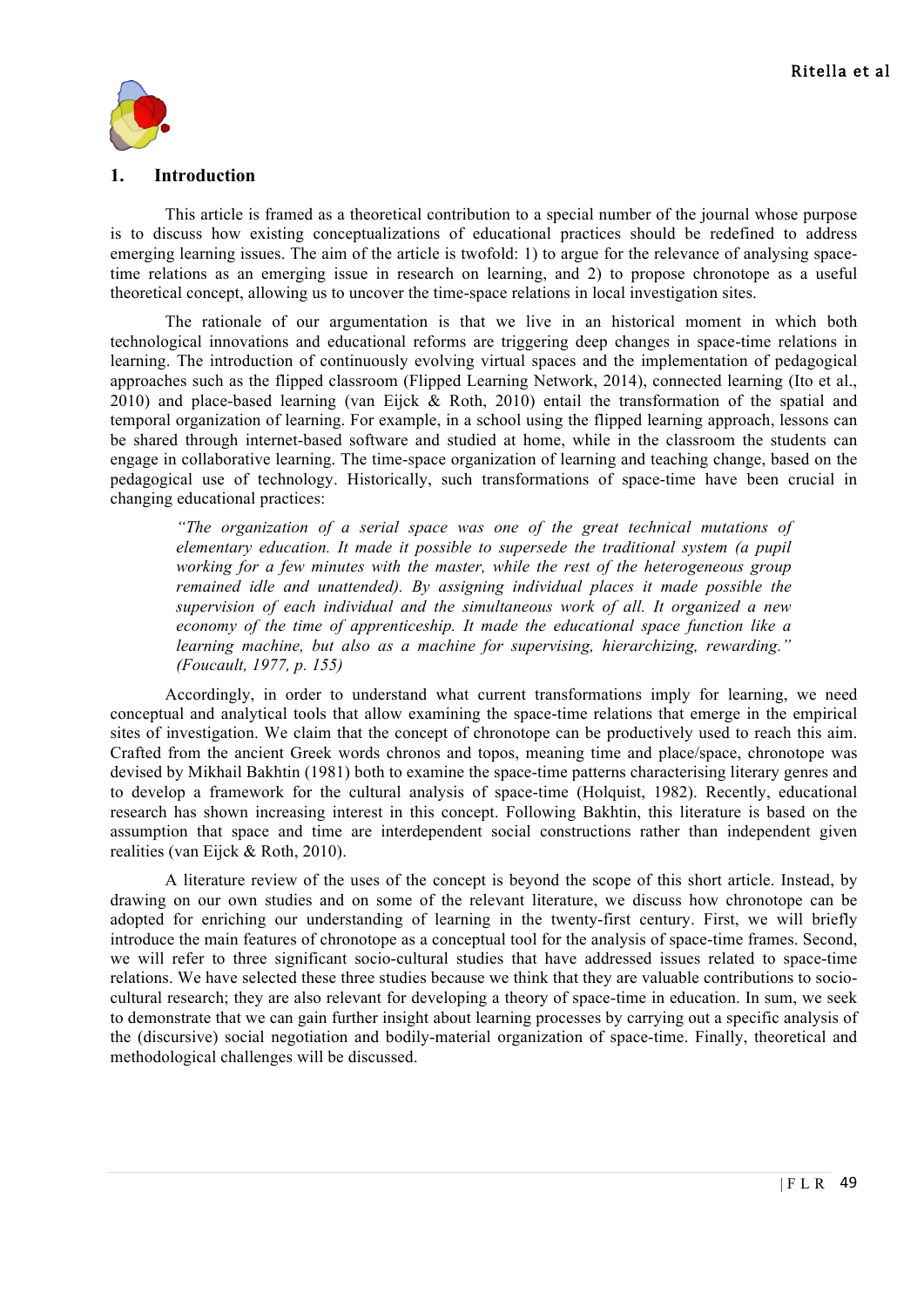

## **2. The concept of chronotope**

Three features of chronotope make its use fruitful for examining space-time relations:

- a) its analytical focus includes the examination of the potential interdependency between space and time;
- b) it allows us to examine space and time as social constructions, negotiated in dialogical interaction;
- c) it involves the analysis of both the material organization and the discursive negotiation of space and time.

In the following paragraphs, we will briefly discuss each feature of chronotope, illustrating through examples how it contributes to make salient situated time/space arrangements.

First, space and time are interdependent when considered for the analysis of human action, making it crucial to examine space and time in a coordinated way. A clear example of this interdependence can be found in the different space-time organization of a literature review carried out by means of a search engine such as Google Books and the same review carried out in a physical library. The absence of a digital search engine implies that one has to take the time to visit the library, consult the physical book records, often organised alphabetically by author names, titles or fields/topics of the books. An alternative is to ask for help from the library staff. All of that must be done before going to find the actual physical books on the shelves and then finding the relevant text within each book. These actions should be carried out in this order, unless one decides to engage in a (most likely ineffective) exploration of the shelves, opening and skimming systematically those books having interesting titles. In contrast, some digital search engines enable a search for books in any location connected with the internet through a full-text search of one or more keywords and obtaining immediate access to the pages where the searched keyword appears. From that point, a researcher has the chance to form an idea of the contents of interest, and then decide whether to read the full text and if so, how carefully. Analysing these two cases by using chronotope implies to examine spatial relations (e.g. location of events, spatial arrangements of workspaces, etc.) and temporal relations (e.g. duration, temporally ordered sequences of actions, rate of recurrence of events, etc.) in a coordinated way. Thus, it allows recognizing that the introduction of a virtual space containing a digital search engine in the workspace involves a transformation of the entire temporal structure and duration of the activity. The other way around, temporal limitations can affect the selection of tools and the organization of the spaces of the activity. For example, in one of our investigations (Ligorio & Ritella, 2010), we used the concept of chronotope to analyse how a group of teachers changed their bodily positions around the computer throughout a session of collaborative problem solving. We identified different spatial arrangements of bodies and technology and different tempos of the activity. The analysis showed that one particular spatial arrangement, where all the teachers were standing around the same computer, was realized in order to speed up the accomplishment of the task when the end of the session was approaching.

In observing that space and time are interdependent, we do not mean that all transformations of space involve a transformation of time and vice versa. It is possible that some changes in space are neutral with regard to the organization of time and vice versa. For example, changing the spatial organization of the objects on a desk does not necessarily implies changes in the temporal organization of the activity. However, theoretically it is important to acknowledge the existence of such interdependence, as described in the two examples above. It is a goal for researchers to determine under which conditions such interdependence is relevant for educational practice.

Second, the concept of chronotope was introduced by Bakhtin as a concept for the cultural analysis of space and time (Holquist, 1981). This implies considering all the different voices involved in social processes, in contrast to the "philosophical monopolization" of scientific discourse, which considers space and time as given realities external to human experience (van Eijck & Roth, 2010). Therefore, the task set by using the concept of chronotope is not just to measure physical spaces and time intervals according to the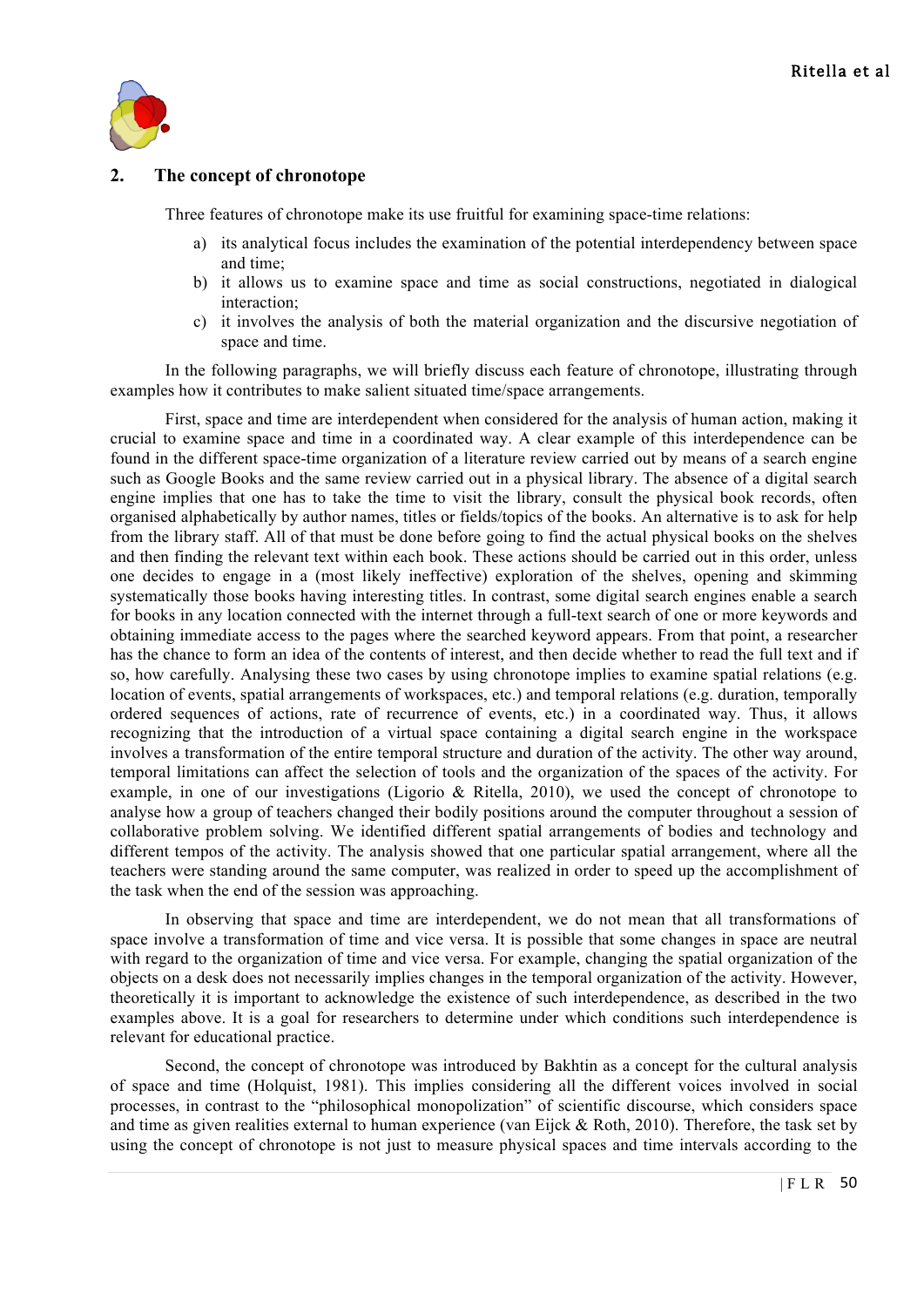

consolidated scientific paradigm. The scientific understanding of space-time is just one of the possible voices to be considered for understanding space-time relations, and the other voices – for instance, the voices of the participants – should not be silenced in the analysis. Thus, there is a need to consider dialogue in the analysis of space-time. In other words, the concept of chronotope is devised to examine space and time as they are socially negotiated in dialogue. Indeed, they are not simply 'given' to the participants involved in an activity: meanings associated with both space and time are socially negotiated, and the organization of activities in space-time can be highly flexible. Van Eijk and Roth (2013), for example, examined an environmental education project in which students from aboriginal Canadian communities engaged in nature conservation practices in a marine park. By using the lens of chronotope, the authors managed to understand how the aboriginal students and the collaborators to the project constructed the material space of the marine park in dialogical interaction. In particular, they illustrated how science education activities carried out during the project involved conflicting notions of space and time derived from the perspective of natural science and from the local culture. Analysing these tensions allowed the researchers 1) to identify some contradictions in the project and 2) to trace how the students experienced the science education activities while developing their cultural identities as Aboriginals.

Third, as stated by many authors (Hirst & Vadeboncouer, 2006; van Eijck & Roth, 2010; Matusov, 2009), chronotope concerns both the immaterial, semiotic, worlds of discourse and narratives, and "patterns of organization of space and time" (Lemke, 2004) that are enacted through the movement of bodies and objects. Therefore, chronotopic analysis takes into account also the bodily-material aspect of space-time. Given such ground, many scholars have used chronotope to investigate space-time at the boundary between material and discursive processes. For example, Brown and Reshaw (2006) discuss how students express their agency by actively shaping the space-time contexts of the classroom, drawing on past, present and future temporal relations though discursive interaction. In particular, they analysed: 1) how a student initially built her private space-time within the classroom by using a library shelf and a desk, and in a second moment removed those barriers to actively enter into the shared space-time of collaborative activity; 2) how the students discursively shifted between different space-times while explaining and justifying their ideas and developing their identities. Another good example is the study by Hist and Vadeboncoeur (2006). Here the authors analyse how the re-engagement in schooling by a dropout student was mediated by the construction of a dynamic spatial network, which involved movements between material spaces (a learning centre and the student's home) and the concomitant reframing of the student-teacher relationship. In both these studies, the use of the concept of chronotope allowed to uncover how space-time arrangements affected the learning processes.

In the present article, chronotopes are defined as "socially emergent" (Sawyer, 2005) units of spacetime, where both discursive and material aspects of space-time relations are considered. In line with the literature, human cognition and learning are not conceived as located within the boundaries of the mind, but are distributed in the space-time context of the activity. Contexts – including space-time – emerge from a continuous process of social negotiation engaged in by learners (Bateson, 1972; Cole, 1996; Duranti & Goodwin, 1992). During learning activities, participants individually or jointly attend to various physical and symbolic spaces: they organise their workspace, co-ordinate their efforts, and perceive space-time constraints and opportunities related to the technological tools used and to the institutional regulation of space and time. Following Bakhtin, we consider these spatial and temporal processes to be fused, requiring a co-ordinated analysis. Examining only space or only time could bias our understanding, given the reciprocal impact they can have on each other.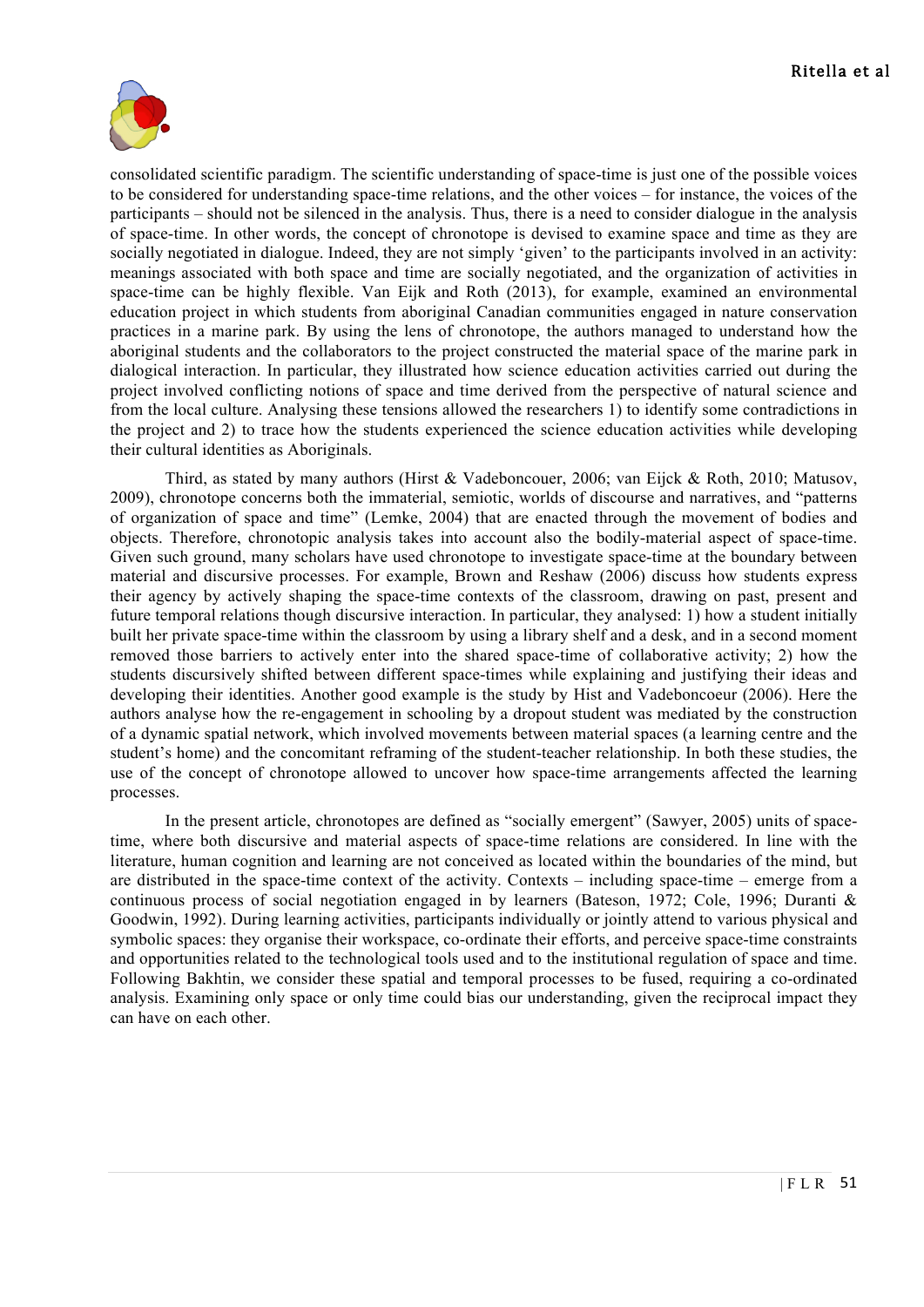

## **3. Sketching a conceptualization of chronotope for 21st-century learning**

As argued above, chronotope is a concept specifically intended for the analysis of space-time relations. Given the features of chronotope that we have presented above, the goal we set for chronotopic analysis is to investigate: 1) how patterns of space-time organization are involved in different learning activities, different schools systems, different pedagogical approaches; 2) how participants make sense of space-time patterns in dialogical interaction; 3) how participants' discursive negotiation of space-time is related to their bodily-material organization of space and time. This topic is not new to education. Space and time are ubiquitous categories of human experience, and this is reflected in the research literature. Indeed, most studies in the learning sciences involve references to space and/or time co-ordinates, although it is rare to find studies that specifically address space and time, or better put, space-time, as the primary focus of investigation. Below, we will discuss how specific attention to space-time attained through the concept of chronotope can enrich and extend the knowledge derived from three investigations in which the categories of space and time were relevant.

First, Silseth and Arnseth (2011; 2015) provide an interesting example by examining learning across sites from a dialogical perspective. The authors analyse how ideas and perspectives that emerge in out-ofschool situations, and external representations produced in the past, are mobilized in situated interaction. These resources contribute to creating connections between different situations of learning. Space and time are highly relevant for this topic of investigation, which concerns learning processes taking place in multiple locations across extended periods of time. However, Silseth and Arnseth seem to consider space and time as a background against which the learning takes place, failing to consider them as analytical foci. We argue that the role played by the organization of space-time in this process can be examined by using the concept of chronotope. For example, in a previous case study (Ritella & Ligorio, 2016) we studied the collaborative sensemaking of a group of professionals working on the design of a web-platform. We discussed how the space-time organization of the activities that took place before face-to-face meetings of the group is connected with the emergence of ideas and viewpoints during subsequent meetings. We found that providing an online space for writing individual notes foregrounded the emergence of the personal perspectives of the participants during the upcoming meeting. In contrast, arranging a physical meeting resulted in the emergence of a collective perspective by a subgroup of participants. Thus, we argued that chronotope helped to uncover how the space-time organization of activities affects sensemaking across multiple locations and extended periods of time.

Second, Engle (2006) shows that the way teachers discursively frame the context of learning, including the definition of temporal boundaries, affects students' transfer of knowledge across different contexts. In particular, the author analyses how a teacher framed learning episodes as building on previous ones or as relevant for the future. The continuous references to the past and the future helped the students to consider these episodes as interconnected, thus supporting the transfer of knowledge across contexts. The author states that space is also relevant for analysing the framing of context, and further research is needed to understand its role. The concept of chronotope, we argue, could be employed to direct analytical attention to both space and time relations, and analyse them in a co-ordinated way, adding further insights. Ryan (2011), for example, used the concept of chronotope to examine how students discursively conceive the space-time of university. This study shows that space and time jointly contribute to define the students' orientation towards academic life. In particular, some students depicted the university as a site of mass education with large lecture theatres, no permanent space for student groups and limited time for individual meetings with teachers because of the busy life of the academic staff. Put together, time limits and spatial arrangements of university buildings generated a conception of the university as a potentially distant service provider, which encouraged students to spend most of their time off-campus. Thus, using the concept of chronotope allowed detecting how the discursive construction of space-time can have an effect on the students' academic practices.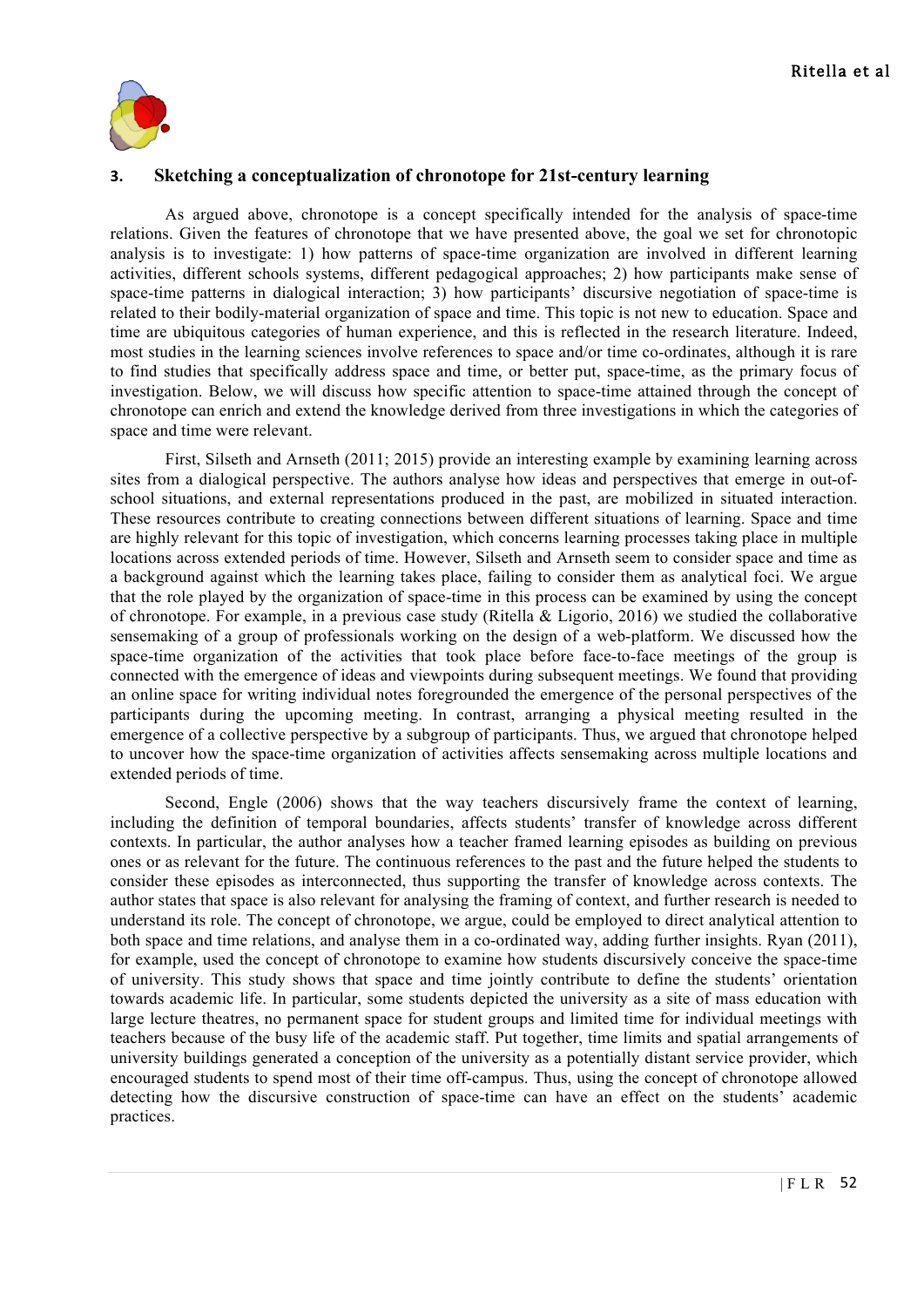

A last example is the research by Jornet and Roth (2015), who discussed how students make sense of multiple material representations of scientific phenomena across time. In particular, the authors trace the students' bodily and pragmatic actions in interaction with representations of scientific phenomena, and discuss how these relate to the students' experiences and interpretations. We recognise that Jornet and Roth significantly discuss such a relationship by means of their analysis. However, we claim that this topic of investigation requires also a specific analysis of space-time relations that was missing in their study. The material representations used by the students are distributed in space and they are picked up at different times. Conceptualizing space-time relations as chronotopes might allow researchers to uncover how the students spatially arrange their bodies around, and attend to, multiple representations at different times. In a previous study (Ritella, Ligorio & Hakkarainen, 2015), we have used the concept of chronotope to examine how a group of teachers managed the resources available in the context during a session of collaborative Problem Solving (PS). We interpreted, diachronically, the alternation of 1) events in which the participants explored the space and actively searched for resources in the environment, and 2) events characterized by a focus on a stable set of resources. One of the findings of this study was that in some phases of PS the first type of events was dominant. These moments were associated with: (a) the introduction of a new task, (b) the use of a software suite not yet mastered by the teachers or (c) a change in the configuration of participation (i.e. the participants physically changed their positions in the room, or changed the set of tools used) realised in conjunction with a difficulty in trying to solve the problem. We expect that patterns of this kind could be found also while analysing the students' use of multiple representations. For example, it could be found that material representations play a crucial role in some phases of educational activities and/or that the way in which they are spatially organized affects their usage by the students. Thus, a better understanding of when the students explore the space around them and when they attend to each representation could give us further insights on how they interact with the material environment during learning practices.

In sum, in this section we have shown that a specific focus on space-time can yield additional insights for the analysis of learning. For instance, we could see how learning may be affected by the psychical organization of the space within which students interact and how the perception of time constrains influences how the task is perceived. As we will further discuss in the next section, the concept of chronotope has great potentials for examining learning practices as they unfold in space and time, even though some challenges have still to be tackled for the full deployment of the concept.

### **4. Implications and challenges for chronotopic analysis**

In this paper, we argue that the concept of chronotope can enrich the (dialogical) understanding of learning practice. We have briefly presented this concept and discussed how it could be used to enhance and extend the findings of investigations that implicitly or explicitly address space and time relations in learning. We define chronotope as the emergent configuration of temporal and spatial relations in educational practices. To provide some examples of how chronotopes can be fruitfully used to analyse learning practices, we have discussed how the discursive/bodily/material organization of space-time is connected to:

- a) The learning processes taking place at multiple locations across extended periods of time, as theorised by Silseth and Arnseth (2011);
- b) The participants' discursive framing of situations of learning, as outlined by Engle (2006);
- c) The use of multiple representations during a learning activity, as examined by Jornet and Roth (2010).

We believe that the range of applications of chronotope extends far beyond the processes we have discussed here. Surely, considering how space-time is organised by participants may be useful in designing learning tasks, especially when technology is involved. Indeed, contemporary digital environments offer multiple types of resources; (re)organising them in time and space during an activity is not a trivial task. A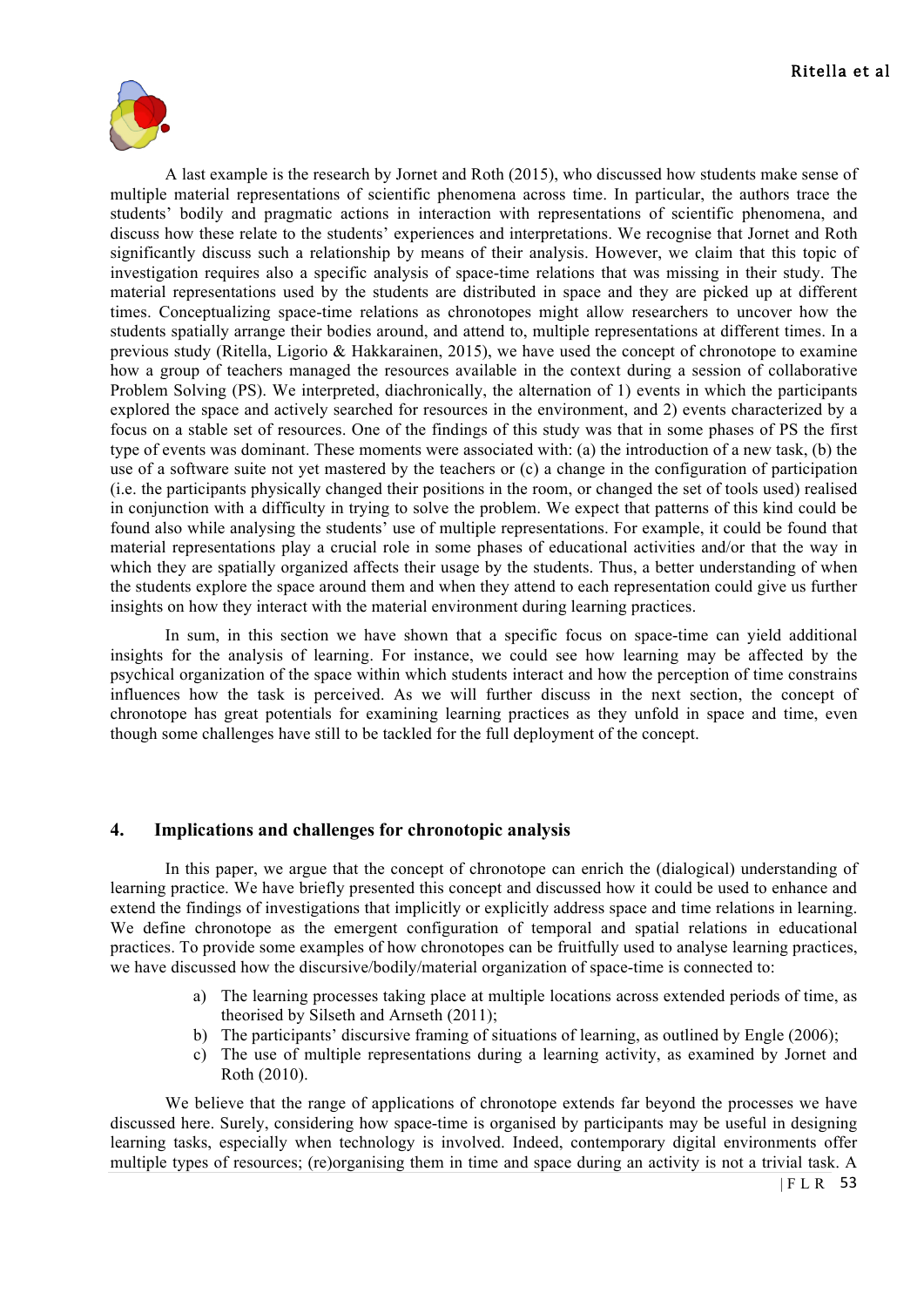

complex orchestration is needed to use all resources effectively. The same applies in designing training situations for teachers. The appropriation of technology from the teachers' side is not only a matter of understanding the technical features. Developing awareness of how the time-space is transformed by technology may help teachers in improving their educational practices. The changes that technology introduces go beyond the local classroom situation. As in a cascade effect, these changes ultimately cause modification in the larger society. Renshaw (2014) pointed out that the school systems can be characterised by different chronotopes in different historical periods.

We are aware that the conceptualization sketched in this paper is not yet fully developed and has some limitations. One of them is that current methodological tools are not yet adequate to grasp the organization of space-time in all its complexity. Indeed, the organization of space and time applies to different units of analysis. Both micro-processes, such as the situational co-ordination of a group of students, and macro-level processes, such as the historical development of school systems, involve patterns of organization of space and time. This suggests that the operationalization of chronotope and the methods used should be adapted to the unit of analysis in each investigation. Moreover, another challenge is that the negotiation of space and time can often be implicit and difficult to detect. In one of our studies (Ritella, Ligorio & Hakkarainen, accepted), while negotiating the meaning of a task set by teachers, the students broadly discussed the negotiation of time, but the discussion about space was marginal during the observed interaction. One possible interpretation was that space had been taken for granted and did not emerge clearly in the students' discourse. However, this could be attributed also to a methodological limitation. The students may have engaged in discussions about space during breaks or informal meetings, when the researcher did not observe the interactions. Therefore, a more comprehensive research design should be planned, able to make explicit the conceptions of space and time while preserving the privacy of the participants.

Based on the discussion here presented, we argue that continuing to pursue this frontline concept is important for advancing our understanding of contemporary learning practices because space-time relations have undergone profound transformations. Acknowledging the ongoing transformations of space and time in education involves theoretical and methodological challenges to research. We believe that the concept of chronotope, thanks to its focus on space and time as interconnected social constructions, which are discursively negotiated and bodily-materially enacted by participants, lends itself well to addressing these challenges.

#### **Aknowledgments**

The authors are grateful to Feldia Loperfido and Antti Rajala for their comments on a previous version and to the editors and reviewers for constructive criticism that have allowed the development of a stronger article.

## **References**

Bakhtin, M. (1981). The dialogic imagination. Four essays by M. M. Bakhtin. Austin: University of Texas Press.

- Bateson, G. (1972). Steps to an ecology of mind: Collected essays in anthropology, psychiatry, evolution, and epistemology. Chicago: The Chicago University Press.
- Brown, R., & Renshaw, P. (2006). Positioning students as actors and authors: A chronotopic analysis of collaborative learning activities. Mind, Culture and Activity, 13(3), 244–256. doi: 10.1207/s15327884mca1303\_6
- Cole, M. (1996). Cultural Psychology: A once and future discipline. Cambridge: Harvard University Press.